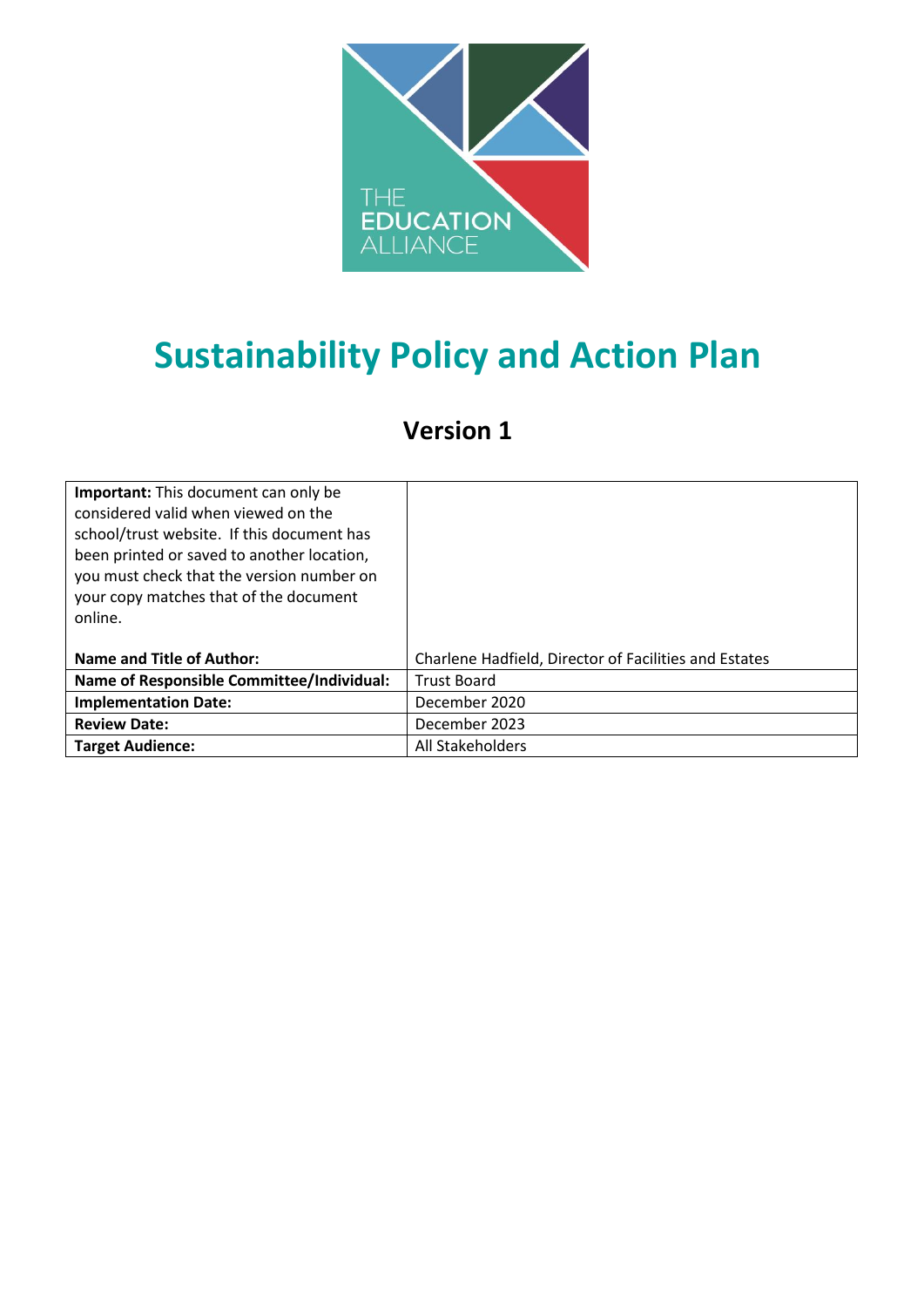### **Contents**

|    | <b>Section</b>                                                        |   |  |
|----|-----------------------------------------------------------------------|---|--|
|    | <b>Policy Statement</b>                                               | 3 |  |
| 1. | <b>Purpose and Scope</b>                                              | 3 |  |
| 2. | <b>Roles and Responsibilities</b>                                     | 3 |  |
| 3. | <b>Policy Definitions</b>                                             | 3 |  |
| 4. | <b>Sustainability action plan</b>                                     | 4 |  |
| 5. | Monitoring Compliance with and Effectiveness of this Policy Statement | 5 |  |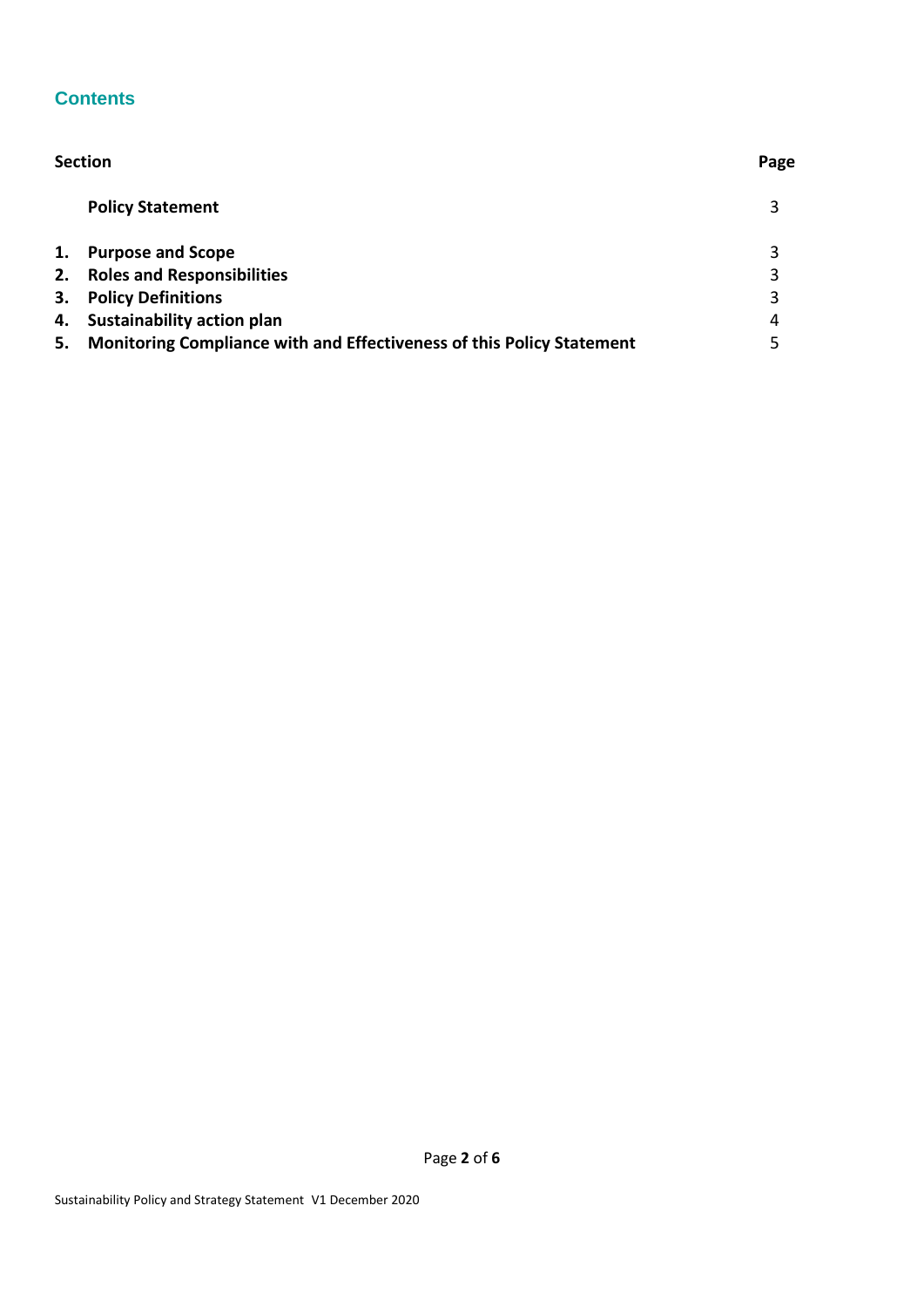#### **POLICY STATEMENT**

We are here to make great schools and happier, stronger communities so that people have better lives. We do this by:

- Always doing what is right
- Trusting in each other and standing shoulder to shoulder
- Doing what we know makes the difference

Doing what is right means always acting with integrity, in the interests of others and being honest, open and transparent.

#### **1. PURPOSE AND SCOPE**

The trust is committed to ensuring responsible environmental management and resource sustainability in order to minimise the impact of its operations on the natural world.

We will do this by:

• Implementing sustainability strategies, which reduce our carbon footprint, the amount of waste sent to landfill and those, which promote the elimination of single use plastics and an increase in recycling of recyclable materials.

• Promoting the inclusion of environmental and sustainability issues in our curriculum to provide our students with an understanding of these important challenges.

#### **2. ROLES AND RESPONSIBILITIES**

The **CEO** is responsible for ensuring the trust's Sustainability Policy is accessible, and that decisions are made and reviewed in line with the policy.

The **Trust Board** is responsible for ensuring that the Trust adheres to the trust's Sustainability Policy.

The **Director of Facilities and Estates** will ensure that procurement decisions and reviewsfollow the correct processes and that due regard is given to fairness, equity and sustainability, in addition to chairing the sustainability working group meetings where ideas will be discussed for agreement by the Board.

The **Headteacher and Local Governing Bodies** in each school will have oversight of sustainability strategies within their respective schools.

#### **3. POLICY DEFINITIONS**

The Education Alliance defines 'Single-Use Plastics' as:

 Disposable plastics, which are intended to be used only once before they are thrown away or recycled. Such items include plastic bags, plastic straws, plastic cutlery and drink stirrers, plastic drinks bottles and most plastic containing food packaging.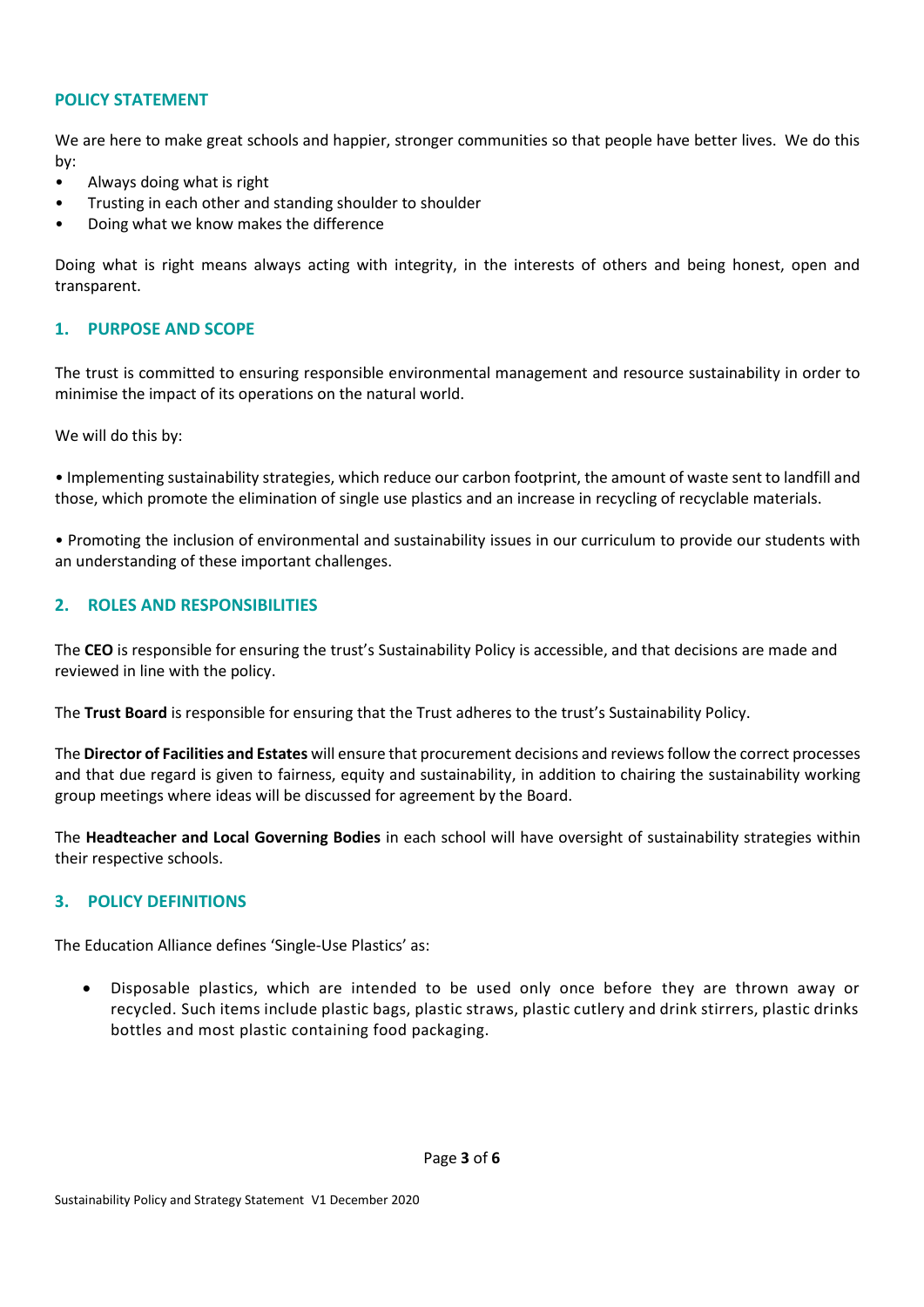#### **4. SUSTAINABILITY ACTION PLAN**

#### **As part of our commitment to the environment, the trust will endeavour to:**

- Comply with and exceed all relevant regulatory requirements.
- Continually improve and monitor environmental performance.
- Continually improve and reduce environmental impacts.
- Incorporate environmental factors into business decisions.
- Increase employee awareness and training.
- Continually improve and promote enhancement of the environment.

#### **Sustainability Action Plan 2020-2025**

| Proposal                                      | <b>Target</b>                                   | <b>Detail</b>                                                                                                                                                                                                                                                                                                                                                                                                                                                                                     | <b>Timescale</b> |
|-----------------------------------------------|-------------------------------------------------|---------------------------------------------------------------------------------------------------------------------------------------------------------------------------------------------------------------------------------------------------------------------------------------------------------------------------------------------------------------------------------------------------------------------------------------------------------------------------------------------------|------------------|
| <b>Reduction in Carbon</b><br>Emissions       | 10% saving from the<br>2019 baseline by<br>2025 | The trust has completed a piece of work that has looked at how/where we can achieve<br>the best carbon reduction over an acceptable repayment period. This report shows that<br>our 10% target can be achieved by two distinct projects: insulation and pipework lagging<br>and replacement LEDs. The trust is currently looking at funding options associated with<br>these projects.                                                                                                            | By 2025          |
| <b>Reduction on Waste</b><br>sent to Landfill | 0% of waste sent to<br>landfill by 2025         | In partnership with the trust's current waste contractors, a significant amount of work has<br>been completed to dramatically decrease the amount of waste being sent to landfill across<br>all waste streams. As of December 2019, the percentage of waste being sent to landfill<br>across the trust was just 6.75%. The trust will work closely with waste contractors to<br>establish what types of waste are still being sent to landfill with the aim of becoming<br>landfill free by 2025. | By 2025          |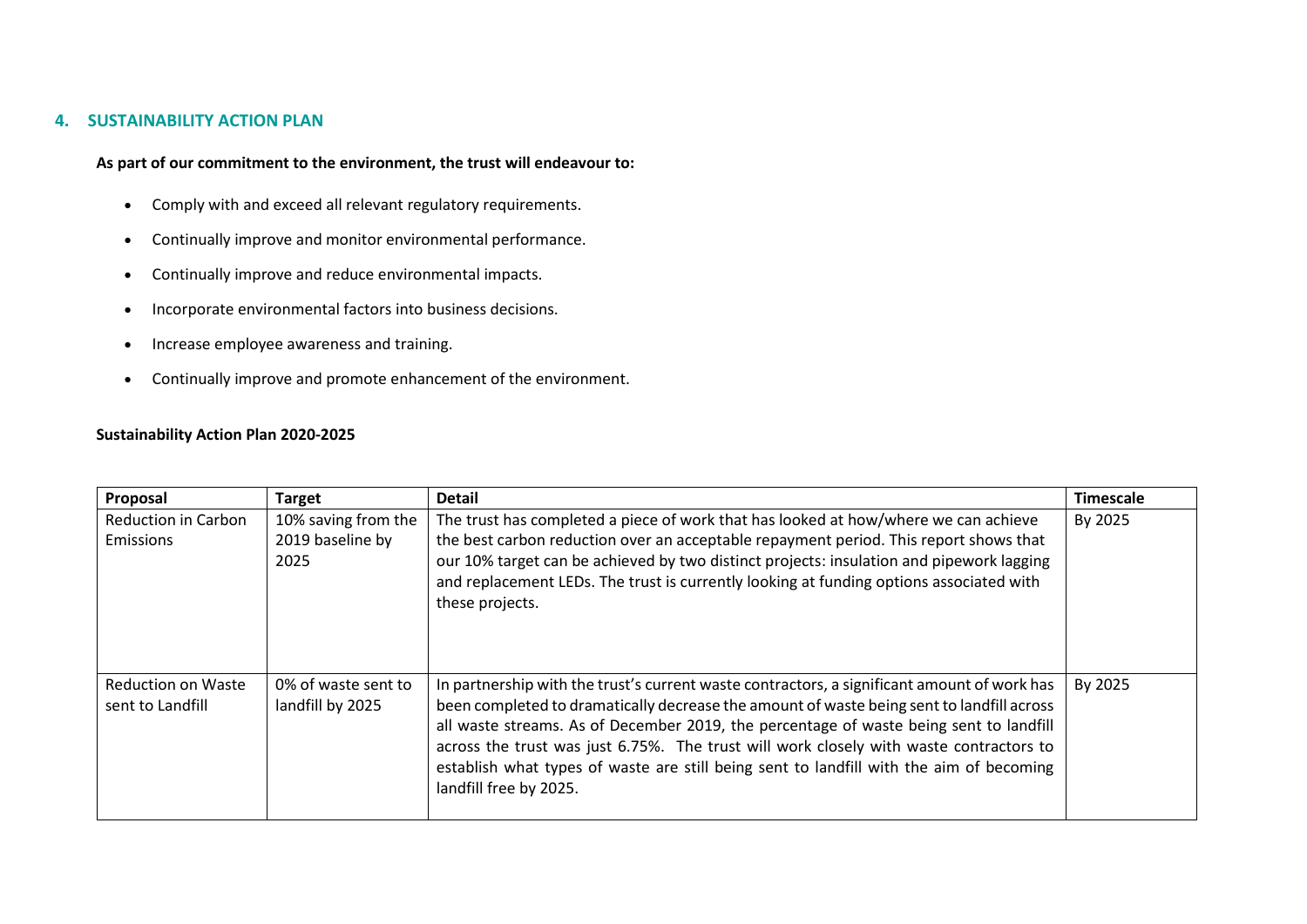| <b>Increased Recycling</b><br>Rates        | 20% increase from<br>the 2019 baseline by<br>2025                                                | Trust schools currently recycle around 30% of waste via a number of methods. Work will<br>take place over the next few years to identify ways in which recycling rates can be<br>improved with the aim to increase recycling to at least 50% of net waste by 2025.              | By 2025 |
|--------------------------------------------|--------------------------------------------------------------------------------------------------|---------------------------------------------------------------------------------------------------------------------------------------------------------------------------------------------------------------------------------------------------------------------------------|---------|
| Reduction on use of<br>Single use plastics | To eliminate the<br>supply of all single<br>use plastics across<br>all trust schools by<br>2025. | The trust is currently undertaking investigatory woks in order to establish a baseline for<br>the current use of single use plastics across all sites, as well as researching ways in which<br>singe use plastics can be eliminated or replaced with more sustainable products. | By 2025 |